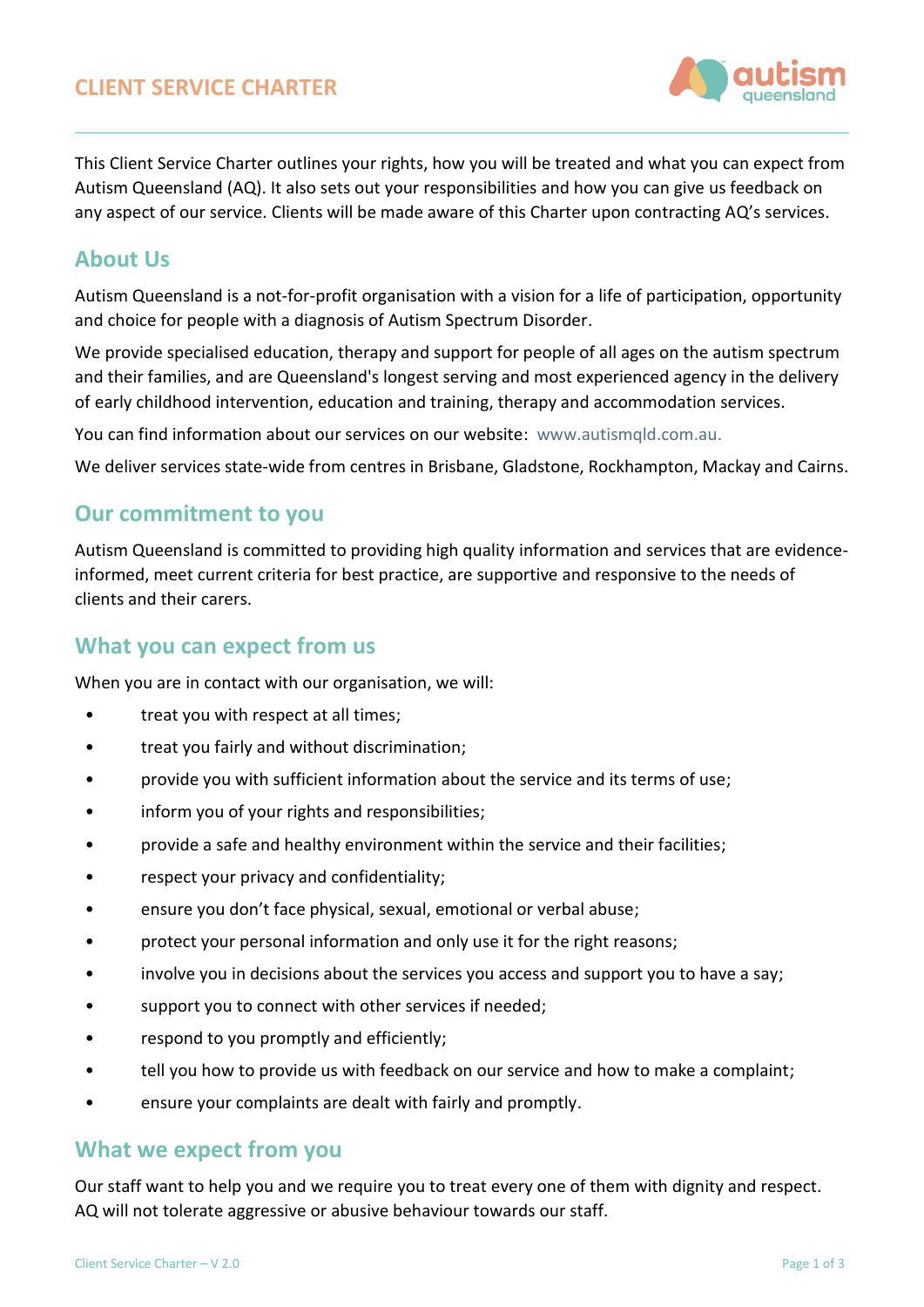

# **How you can help us**

You can help us provide a quality service if you or your support person:

- provide us with complete and accurate information about yourself and your situation;
- tell us if things change or you cannot keep an appointment or commitment;
- act respectfully and safely towards all other people when accessing AQ services;
- provide us with feedback about our service and how we can work better.

### **How you can participate in your services**

We encourage our clients to participate in, and exercise choice over service decisions. We will ensure you are aware of and understand the services we provide. We are committed to supporting clients to make choices and participate in decisions by using interpreters, advocates, written materials in a variety of community languages, and culturally appropriate service strategies, where needed.

# **How you can provide feedback**

We value your feedback on a positive experience you have had with us and/or in letting us know how we can improve AQ services.

We also want to know if you are not happy with the service you have received or believe you have not been treated fairly and reasonably by us or by someone delivering services on our behalf.

You can give us this feedback by:



Talking directly to a staff member, or Asking to speak to a more senior staff member



Calling us on **(07) 3273 0000**



We are available **Monday to Friday** from **8:30am to 4:30pm.**



**@** Email **[customerservice@autismqld.com.au](mailto:customerservice@autismqld.com.au)**



Visit **<https://autismqld.com.au/page/feedback>**

For further **feedback assistance**, email **[feedback@autismqld.com.au](mailto:feedback@autismqld.com.au)**



Write to us at: PO Box 354, Sunnybank Hills, QLD 4109